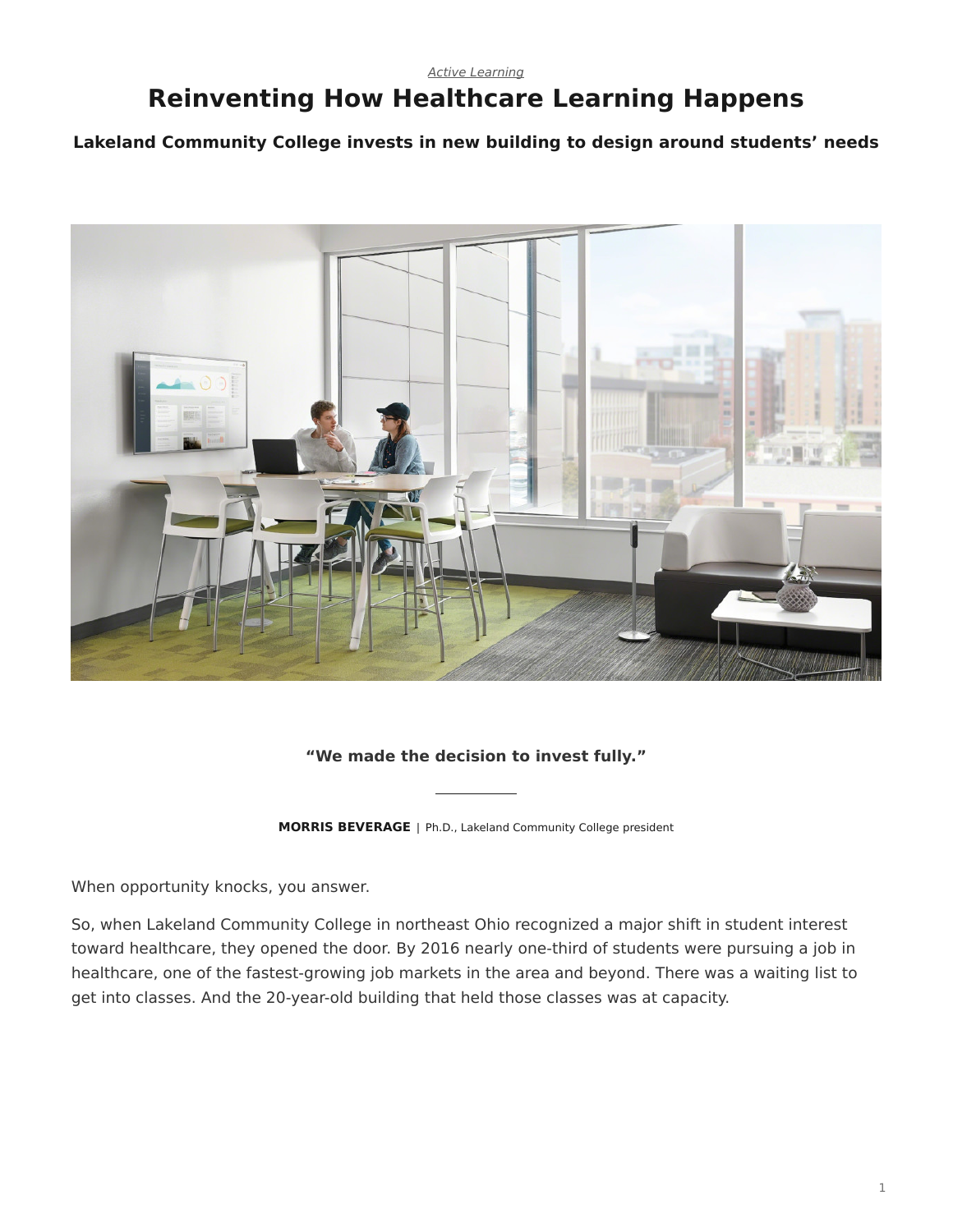Rather than just planning for an addition to provide more space, Lakeland leaders took the opportunity to do more. Motivated by a strong, innovative vision and supported by state funding and a first-ever community bond levy, they launched an ambitious \$50 million renovation and expansion of their Health Technologies building.

## **DESIGNING FOR STUDENTS**

Completed in 2018 and more than doubling the previous square footage, the new facility equips Lakeland to serve more students, and add new programs and certifications in fast-growing fields, such as polysomnography (sleep study) and medical coding. Even more significant is this new facility has made it possible for administrators and educators to essentially reinvent how healthcare learning happens at Lakeland by incorporating the latest technologies in spaces that support a more active, collaborative approach.

"We made the decision to invest fully," explains Morris Beverage, Ph.D., Lakeland president. "It was a commitment to doing it the right way — to design around students' needs, not just around classroom activities."

The project was inspired by deep insights in human-centered design gained from close collaboration with IDEO and Steelcase, including an early visit to the Steelcase Innovation and Learning Center in Grand Rapids, Mich. "It was a great experience to go to Steelcase and be able to see how furniture and spaces could function together," says Dr. Beverage "It really helped broaden our thinking and played significantly into how we saw spaces could function."

# **A PROGRESSIVE APPROACH**

As a result, in Lakeland's new facility students are preparing for job readiness and career success with a progressive, holistic approach. "Symbiotic" is the word used by Debra L. Hardy, associate provost and dean of health technologies, to describe how the spaces, advanced technologies and learning processes all work together in the new facility to achieve enhanced learning. "In this new environment of learning, we've pulled together all the strategies and techniques of effective learning in an environment that is engaging, immersive, real-world and practical," she says.

"It was clear to us that Steelcase had put a lot of research into how to better teach and enact learning in the classroom," says Mike Mayher, executive vice president for administrative services and treasurer. "Working with Steelcase helped us understand that we had this opportunity to make learning and teaching collaborative and comfortable, and doing that could make it much more effective. Those key concepts made a lot of sense to us."

**"We actually have students asking how early they can get into the building and how late they can stay because they want this to be their study area."**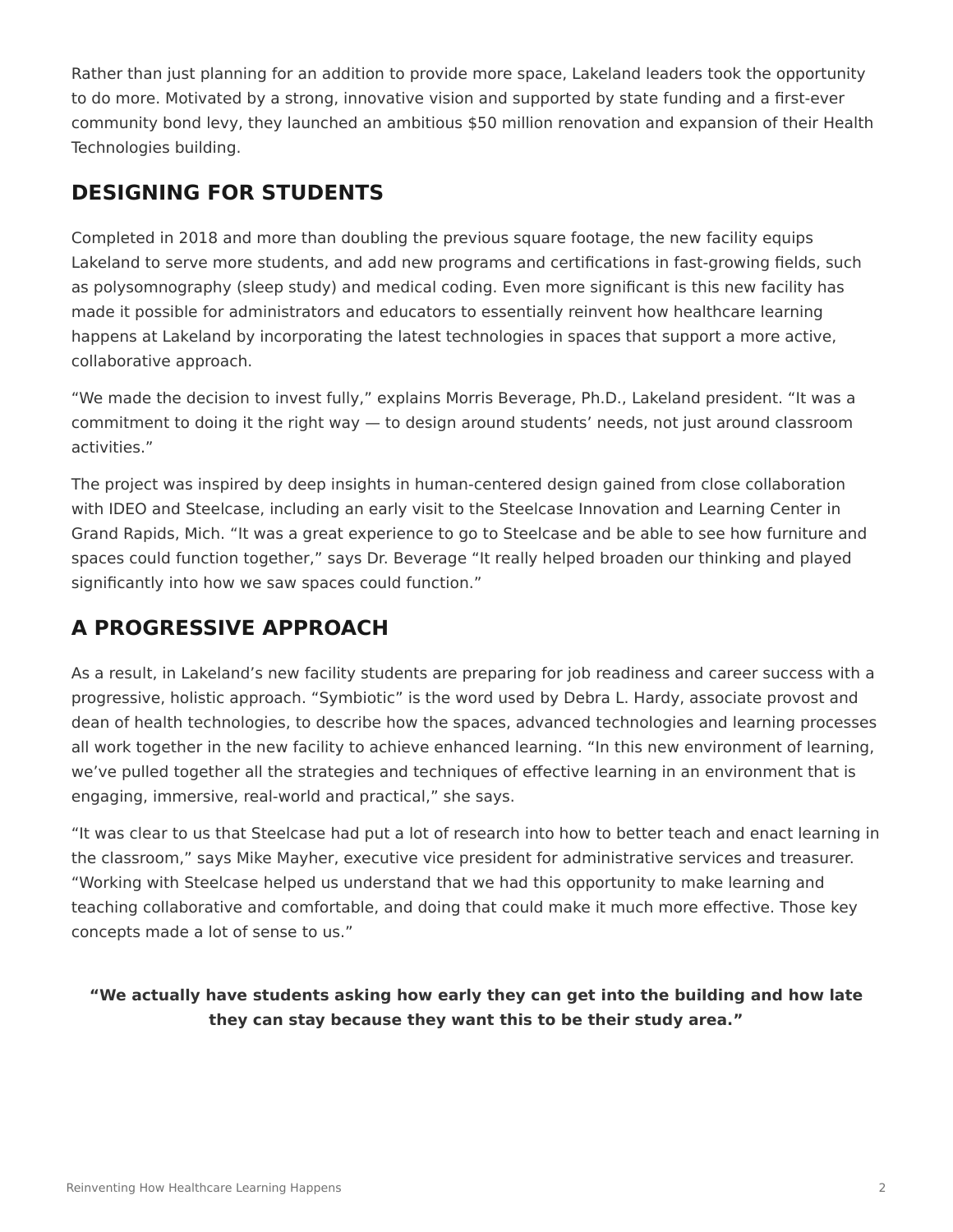## **IMMERSE + ENGAGE**

The new classrooms have been carefully designed and furnished to promote immersion and active engagement — vastly different from the days when everything was learned from books and instructors lecturing at the front of the room.

"Students are now facing each other in comfortable chairs. They can easily move around, follow the instructor and work with their team. The collaborative nature of the tables and chairs present incredible opportunities for a student that may have confidence issues, and it helps all students learn how to interact as part of a team, which is how healthcare happens today," observes Mayher.

Laboratory spaces give Lakeland students opportunities to put their learning into practice, using the latest technologies they'll likely encounter when they enter the workforce. There's even an entire floor designed like a hospital and another that mimics a post-hospital treatment facility, so students can participate in simulations of real-life healthcare experiences.



"We're providing a very experiential, case-based and problem-based approach to learning, creating engaging environments where our students can really feel, see, touch and hear all the components of real-world healthcare and practice how they're supposed to respond," says Dr. Hardy. "They love it because it puts them in the throes of being the nurse or the paramedic or whatever role they're in, and they have to perform. So, when they go into their first job, they don't have to be nervous. They've already been in these situations."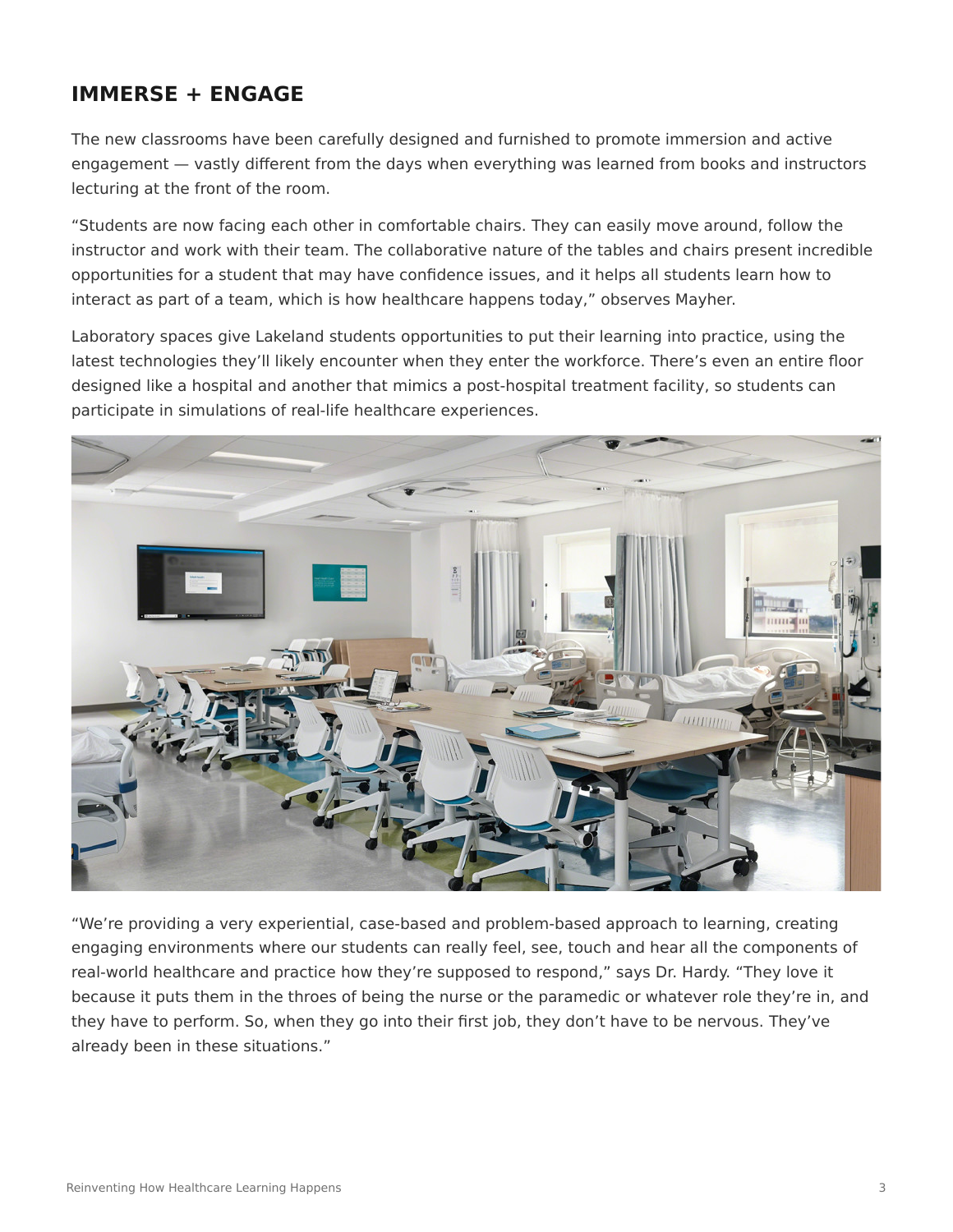Just as important for learning are the many informal spaces throughout the facility where students can study, socialize or revitalize between classes. A range of settings, from quiet hideaways to convivial conversation hubs, accommodates a variety of personal preferences and different learning styles.



"We found that the Steelcase design process resulted in solutions that fit into what we were trying to accomplish: making sure our students have the environment they need to succeed," says Dr. Beverage.

A large atrium is flooded with natural light, and easy-to-move, brightly colored carbon steel LessThanFive chairs, each weighing less than five pounds, make it simple to situate wherever you'd like. Open areas near oversized windows are a welcome replacement for the dark, narrow hallways of the former facility, and casual settings furnished with Lagunitas lounge seating and Bob chairs provide all the comforts of home or a favorite coffee shop. Nearby, Brody Desk WorkLounges are perfect places for focused study or reflection, combining ergonomic seating with an integrated desk.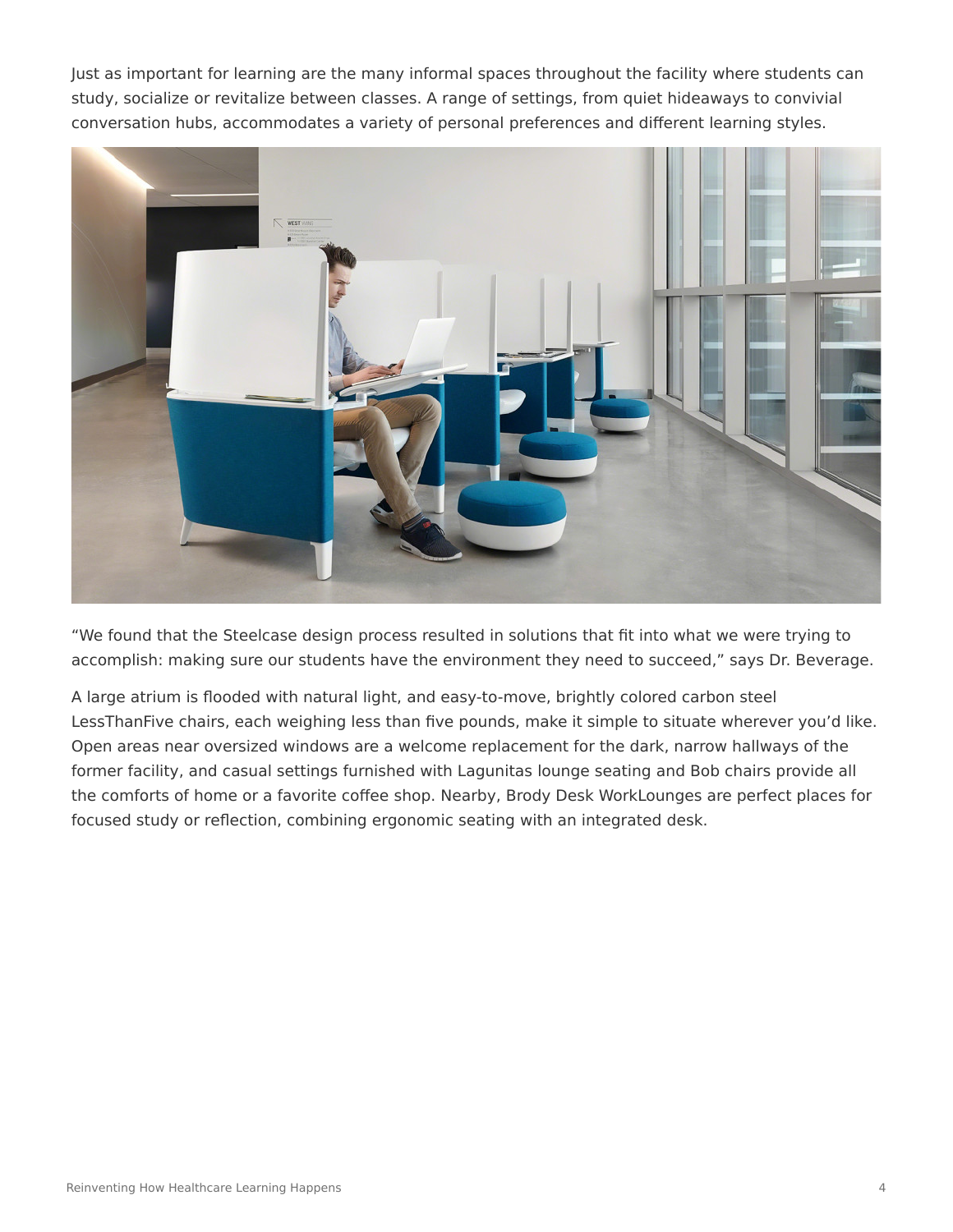

Tapping into research into the benefits of tactile materiality and biophilic design elements that bring in elements of nature to reduce stress and help give the brain a break, the new facility includes a living "green wall" in the atrium, a rooftop greenhouse and outdoor garden plus beautiful, creativity-inspiring textiles throughout.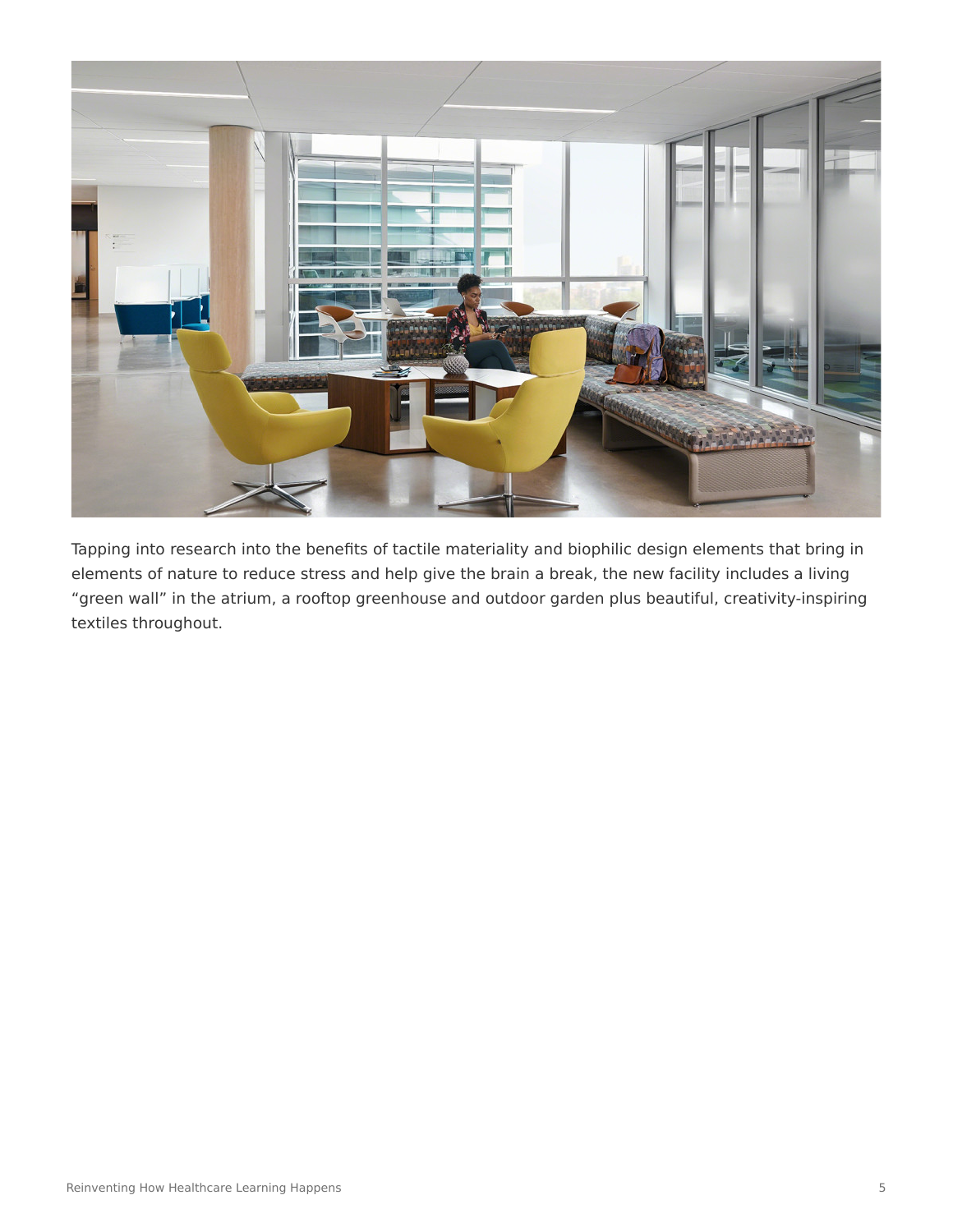

The insightful combination of smart choices, comfort, access and inviting aesthetics is paying off. "We actually have students asking how early they can get into the building and how late they can stay because they want this to be their study area. They feel at home here," says Dr. Hardy. Mayer's assessment is equally positive and powerfully concise: "It's a true success," he says.

To learn more about how the physical environment can create effective, rewarding and inspiring learning spaces, visit [Steelcase Education.](https://www.steelcase.com/eu-en/discover/information/education-professionals/)

| +About Steelcase |  |
|------------------|--|
| +Customer Care   |  |
| +Legal Notices   |  |
| +Follow Us       |  |
| +Contact Us      |  |
|                  |  |